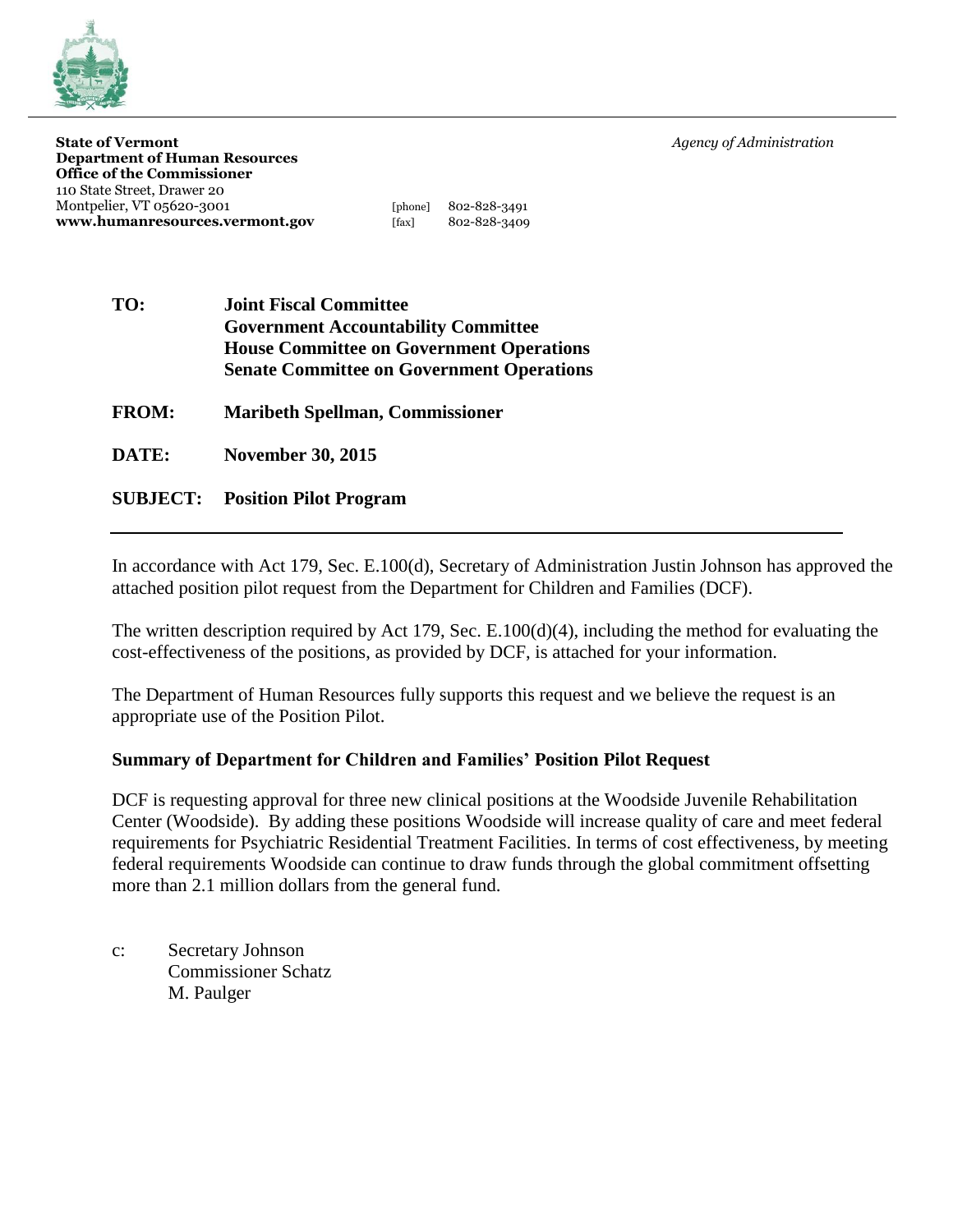| Department for Children and Families<br><b>Commissioner's Office</b><br>103 South Main Street - 5 North | [phone]<br>$[$ fax $]$ | 802-871-3385<br>802-769-2064 | Agency of Human Services |
|---------------------------------------------------------------------------------------------------------|------------------------|------------------------------|--------------------------|
| Waterbury, VT 05671-2980                                                                                |                        |                              |                          |
| www.dcf.vt.gov                                                                                          |                        |                              |                          |
|                                                                                                         |                        |                              |                          |
|                                                                                                         | MEMORANDUM             |                              |                          |
|                                                                                                         |                        |                              |                          |
| Justin Johnson, Secretary of Administration<br>TO:                                                      |                        |                              |                          |
| Maribeth Spellman, Commissioner, Department of Human Resources                                          |                        |                              |                          |
| Ken Schatz, Commissioner KA<br>FROM:                                                                    |                        |                              |                          |
| Hal Cohen, Secretary, Agency of Human Services<br>CC:                                                   |                        |                              |                          |

September 24, 2015 DATE:

ERMONT

Position Pilot Request for Woodside Juvenile Rehabilitation Center RE:

### Introduction

The Department for Children and Families (DCF) is requesting approval for three new positions at Woodside Juvenile Rehabilitation Center (Woodside) pursuant to the Position Pilot Program (pilot) created in Section E.100(d) of Act 179 (2014). The pilot was created to help participating departments more effectively manage costs of overtime, compensatory time, temporary employees and contractual work by removing the position cap with the goal of maximizing resources to the greatest benefit of Vermont taxpayers. In implementing the pilot, DCF is authorized to create new positions as long as they are funded within existing appropriations and approved by the Secretary of Administration. This is DCF's fifth pilot request.

### Pilot Purpose & Description of Requested New Positions

Woodside is a secure residential treatment program for youth between the ages of 10 and 18 that provides comprehensive educational, rehabilitative, family support, vocational and specialized treatment services. In 2011, Woodside re-purposed and expanded its services, combining its former male-only treatment program with its treatment program and offering every resident, regardless of gender, length of stay, and/or disposition status, the same evidence-based treatment opportunities. As a result, the number of youth receiving treatment services increased and Woodside became recognized as a cost-effective alternative to hospitalization. In July 2015, Woodside received its second three year accreditation from the Commission on Accreditation of Rehabilitation Facilities (CARF).

Since repurposing in 2011 Woodside has operated as a cost effective alternative to hospitalization. In January 2015 Woodside became aware that the cost effective alternative to hospitalization status does not exempt Woodside from meeting the Code of Federal Regulations (CFRs) for Psychiatric Residential Treatment Facilities (PRTF). Woodside meets many of the CFRs; however, the current clinical staffing resources do not allow full compliance. Failure to meet the CFRs will result in the loss of the Center for Medicaid/Medicare (CMS) funding for the Woodside facility through the Global Commitment Fund (GCF). The total Woodside operating budget is nearly 4.9 million dollars, of which CMS funds approximately 56%.

Title 42, Chapter IV, Subchapter G, Part 483.358 (a) of the CFRs states, "Orders for restraint or seclusion must be by a physician, or other licensed practitioner permitted by the State and the facility to order restraint or seclusion and trained in the use of emergency safety interventions." Currently Woodside employs 1 licensed psychologist as the Assistant Director - Clinical Services. The Vermont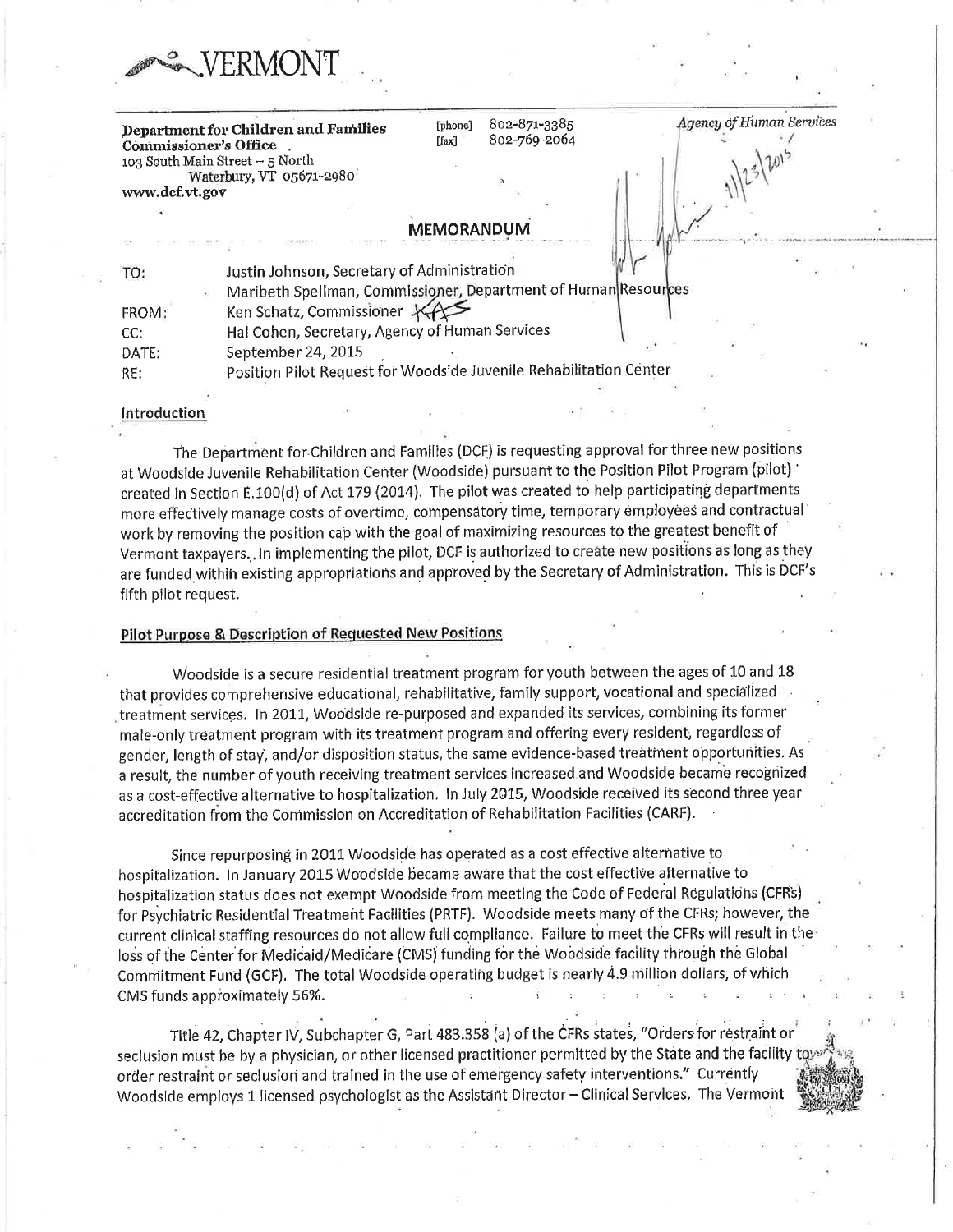# **WERMONT**

Licensing Regulations for Vermont Residential Treatment Programs are being amended to allow Licensed Psychologists to make orders for restraint and isolation. Even with the amended regulations having 1 professional on call 24/7 is not sustainable.

In addition Title 42, Chapter IV, Subchapter G Part 483.358 (b) states, "If the order for restraint or seclusion is verbal, the verbal order must be received by a registered nurse or other licensed staff. such as a licensed practical nurse, while the emergency safety intervention is being initiated by staff or immediately after the emergency situation ends." The Vermont practice boards require the staff person receiving the call to be a Registered Nurse.

Title 42, Chapter IV, Subchapter G Part 483.362 (a) states, "Clinical staff trained in the use of safety interventions must be physically present, continually assessing and monitoring the physical and psychological well-being of the resident and the safe use of restraint throughout the duration of the emergency safety intervention." Woodside does not have the staff resources to provide this coverage during the evenings and nights.

Currently Woodside has two Psychiatric Nurses who are registered nurses (RN). Per the CFR these nurses can receive telephone calls from the licensed professional who is ordering the restraint and observe the restraint; however, Woodside does not have enough RNs to cover all shifts. When restraint or seclusion occurs after hours there is no RN on site to receive the call in accordance with the CFRs.

As a solution to the shortage of clinical staff and to allow for a clinical staffing pattern that can meet the increased clinical staff utilization required for continued GCF funding of the program, Woodside proposes to create one new Psychiatric Nurse position, one new Psychiatric Nurse Supervisor position and one Clinical Care Coordinator Position. These new positions will provide clinical coverage from 7:00 am to 3:00 am (20 hours per day) 7 days per week so that restraint and seclusion are facilitated and documented in accordance with the CFRs.

#### **Method and Source of Funding**

This pilot request for three new positions is cost neutral with the savings anticipated from the reduction in the cost of contract staff and overtime. The source of the funds for this pilot request is a combination of general fund (GF) and GCF.

|                             | GF        | FF        | Gross       |
|-----------------------------|-----------|-----------|-------------|
| Upgrade Nurse to Supv.      | \$4,371   | \$5,789   | \$10,520    |
| 2 Psychiatric Nurses        | \$97,846  | \$119,735 | \$\$217,581 |
| <b>Clinical Coordinator</b> | \$32,217  | \$39,424  | \$71,642    |
| Sub-total Pos. Cost         | \$134,794 | \$164,948 | \$299,742   |
| <b>Offset</b>               |           |           |             |
| On Call Pay                 | \$14,353  | \$17564   | \$31,918    |
| Call In Pay                 | \$1,465   | \$1,793   | \$3,258     |
| <b>HCMH</b>                 | \$41,948  | \$51,331  | \$93,279    |
| <b>UVMMC</b>                | \$25,618  | \$31,349  | \$56,967    |
| <b>Donnelly</b>             | \$16,864  | \$20,636  | \$37,500    |
| Group Delivery Cont.        | \$33,728  | \$41,273  | \$75,000    |
| <b>Total Savings</b>        | \$133,967 | \$163,947 | \$297,922   |
| Over/(Under)/Even           | (5818)    | (51,001)  | (51, 820)   |

 $\overline{2}$